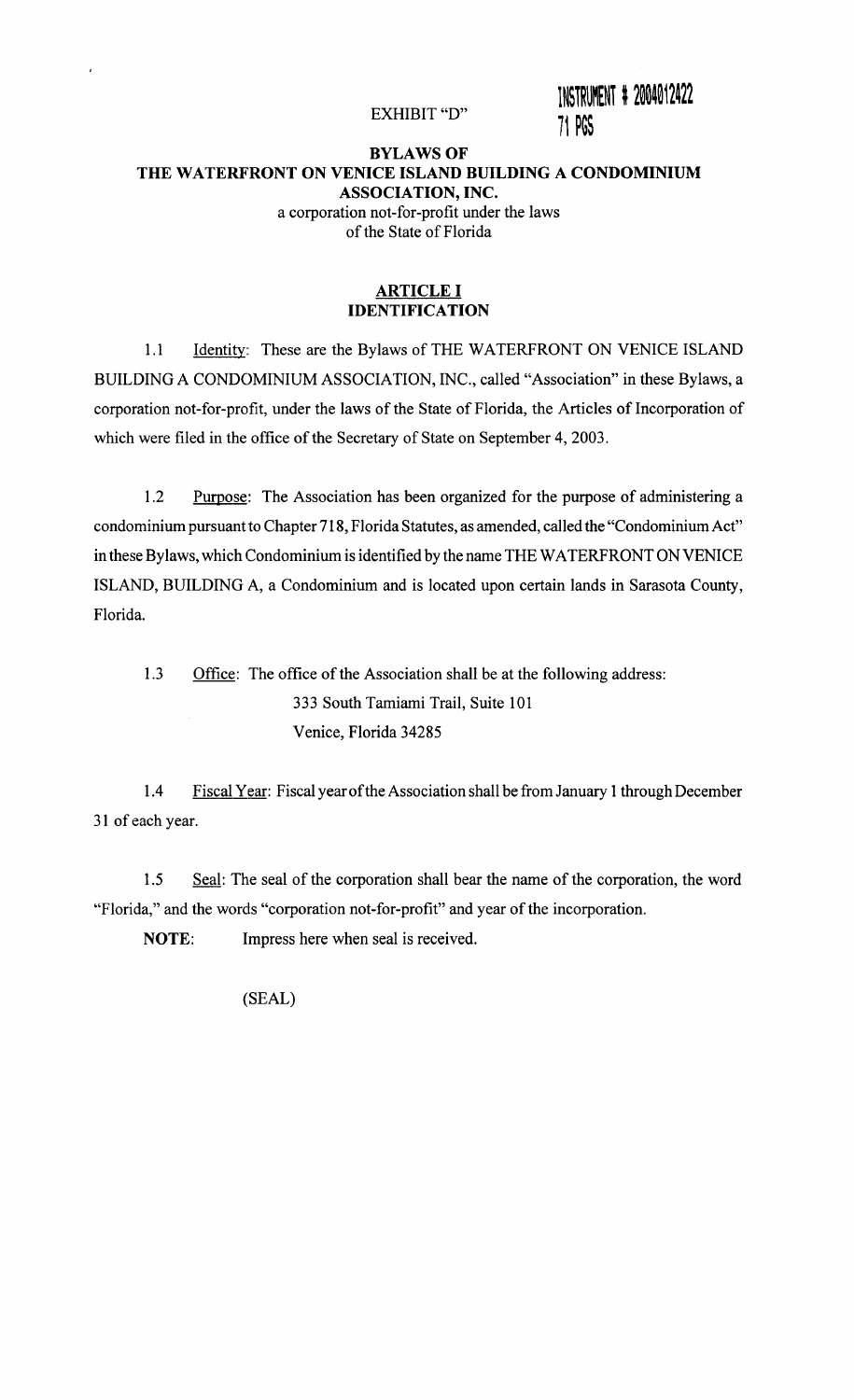2.1 Qualification: The members of the Association shall consist of all of the record owners of Condominium units in THE WATERFRONT ON VENICE ISLAND, BUILDING A, a Condominium.

2.2 Change of Membership: After receiving the approval of the Association as required in the Declaration of Condominium, change of membership in the Association shall be established by recording in the Public Records of Sarasota County, Florida, a deed or other instrument establishing a record of title to a unit in the Condominium and the delivery to the Association of a copy of such recorded instrument, the owner designated by such instrument thereby becoming a member of the Association. The membership of the prior owner shall be thereby terminated.

2.3 Voting Rights: The owner of each unit shall be entitled to one vote as provided in the Articles of Incorporation, as a member of the Association and the manner of exercising such voting rights shall be determined by these Bylaws. The term "majority" as used in these Bylaws in reference to voting by unit owners, Association members and the Board of Directors shall mean more than 50%.

2.4 Designation of Voting Representative: If a unit is owned by one person, his right to vote shall be established by the record title to his unit. If the unit is owned by more than one person, the person entitled to cast the vote for the unit shall be designated by a certificate signed by all of the record owners of the unit, and filed with the Secretary of the Association. If a unit is owned by a corporation, the person entitled to cast the vote for the unit shall be designated by a certificate of his appointment signed by the President or Vice President and attested by the Secretary or Assistant Secretary of the corporation, and filed with the Secretary of the Association. Such certificate shall be valid until revoked and until superseded by a subsequent certificate or until a change in the ownership of the unit concerned. A certificate designating the person entitled to cast a vote for a unit may be revoked by any owner thereof.

-2-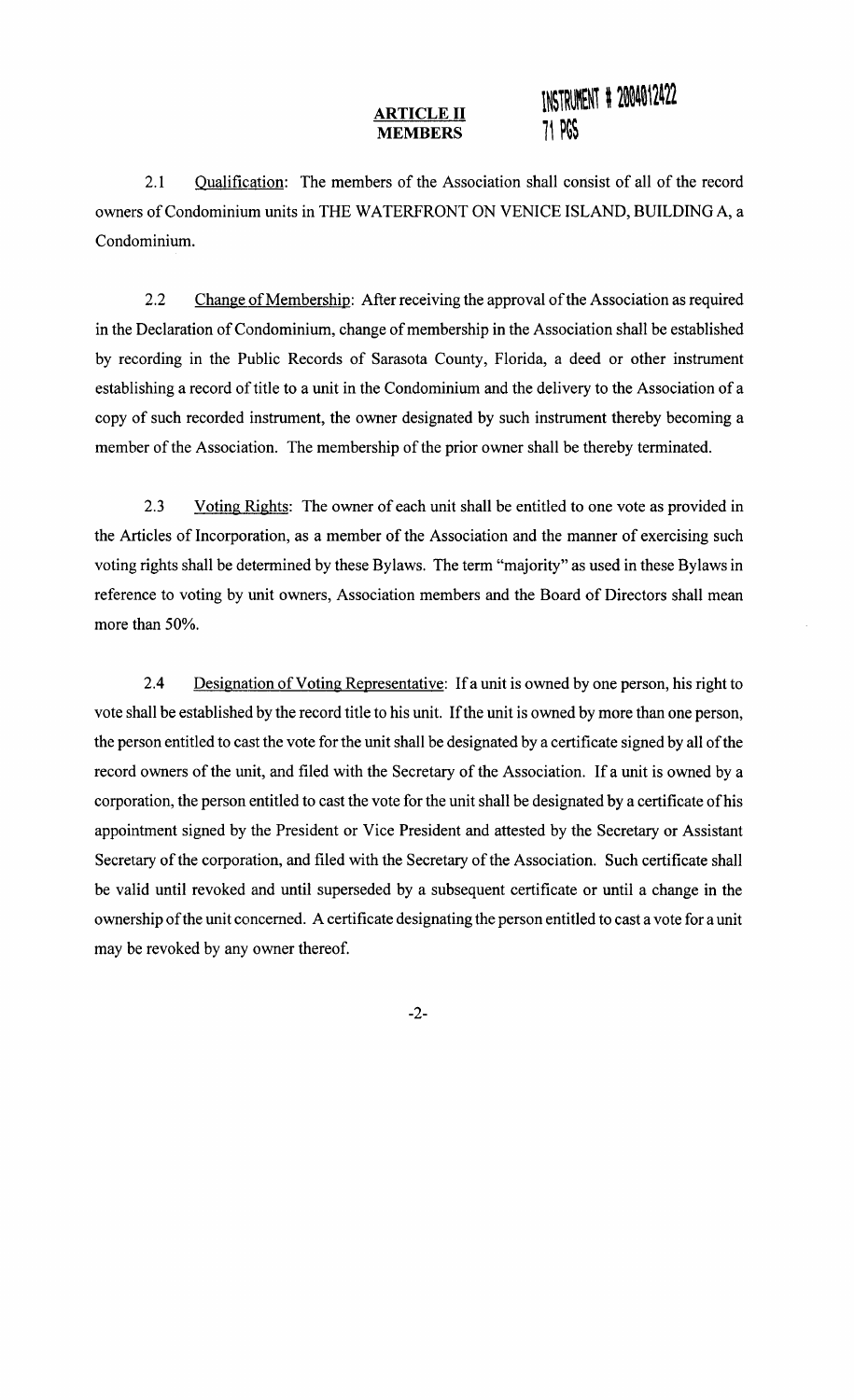2.5 Approval or Disapproval of Matters: Whenever the decision of a unit owner is required upon any matter, whether or not the subject of an Association meeting, such decision shall be expressed by the same person who would cast the vote of such owner if at an Association meeting, unless the joinder of record owners is specifically required by the Declaration or these Bylaws.

## **ARTICLE III MEETING OF MEMBERS INSTRUMENT # 2004012422**<br>MEETING OF MEMBERS 71 DCC

*i1* PG~

3.1 Annual Meeting: The annual meeting of the members shall be held at the office of the corporation in January of each year for the purpose of electing Directors, and transacting any other business authorized to be transacted by the members, provided however, that if that day is a legal holiday, the meeting shall be held at the same hour on the next day that is a business day and not a legal holiday.

3.2 Special Meetings: Special meetings of the members shall be held whenever called by the President, or Vice-President, or by a majority of the Board of Directors, and must be called by such officers upon receipt of a written request from members entitled to cast 10% of the votes of the entire membership.

3.3 Notice of Members Meetings: Notices of meetings of the members, stating the time, place and agenda for which the meeting is called shall be given by the President or Vice President or Secretary, unless waived in writing. Such notice shall be in writing to each member at his address, as it appears on the books of the Association, and shall be mailed or hand delivered not less than fourteen (14) days, nor more than sixty (60) days, prior to the date of the meeting, and by the posting at a conspicuous place on the Condominium property of a notice of the meeting at least fourteen (14) days, but not more than sixty (60) days, in advance of the date of the meeting. The notice to each member shall be furnished by personal delivery, or by mailing the same by either regular or certified mail to the member at his address as it appears on the books of the Association. Proof of such mailing shall be given by Affidavit of the person giving notice. Notice of meeting may be waived before or after meetings.

-3-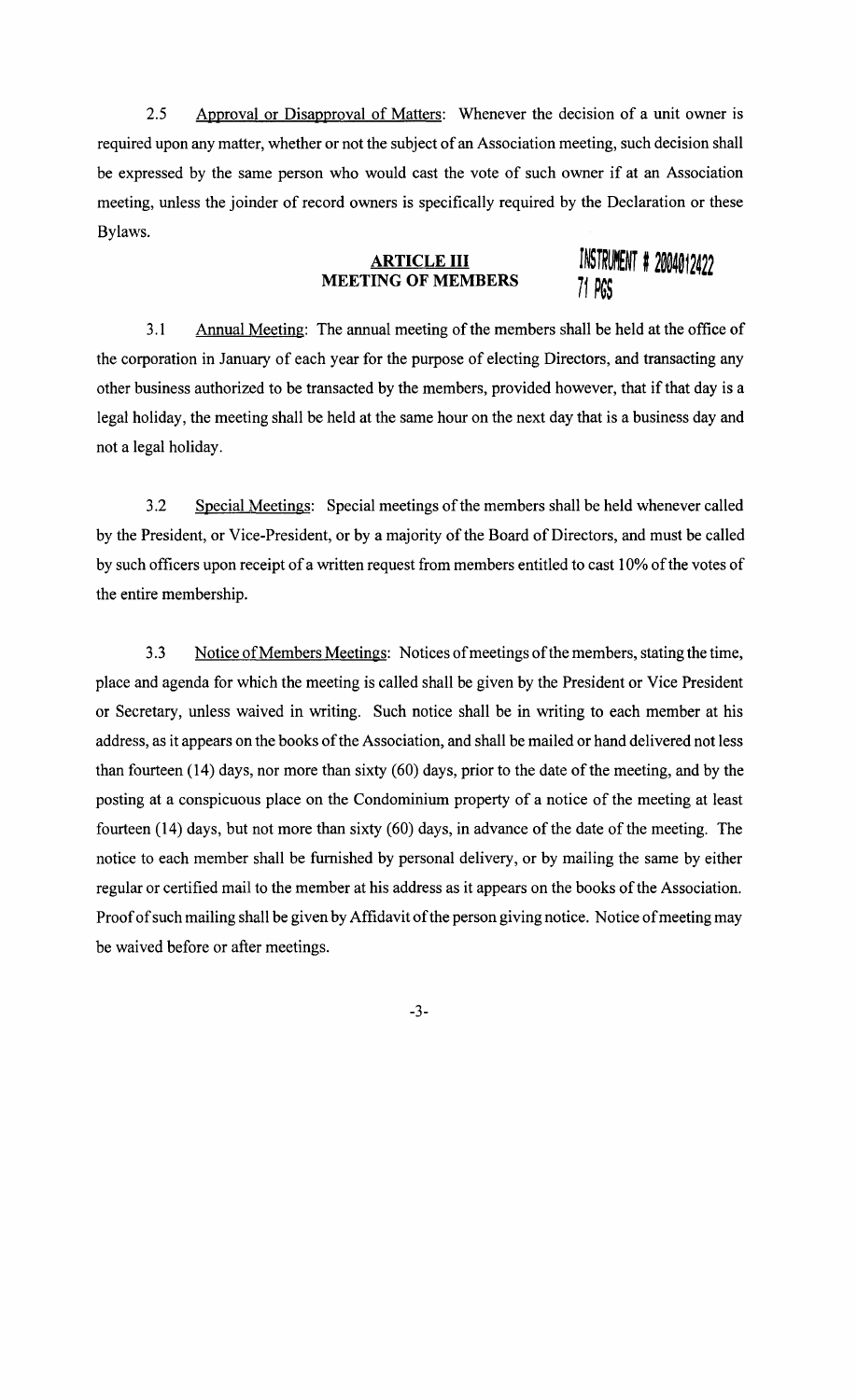3.4 Quorum: A quorum at a members meeting shall consist of the persons entitled to cast a majority of the votes of the entire membership of the Association, either present, in person, or by proxy. The acts approved by a majority of the votes present at a meeting at which a quorum is present shall constitute the acts of the members, except when approval by a greater number of members is required by the Declaration of Condominium, the Articles of Incorporation, or these Bylaws. Such votes may be by proxy, or by written votes signed by the owner, and witnessed, and in the hands of the Secretary prior to the actual vote at the meeting.

3.5 Proxies: Votes (other than for the election of directors) may be cast in person or by limited proxy. A proxy may be made by any person entitled to vote and shall be valid only for the particular meeting designated in the proxy, and must be filed with the Secretary before the appointed time of the meeting or any adjournments thereof.

3.6 Adjournments: If any meeting of the members cannot be organized because a quorum has not attended, the members who are present, either in person or by proxy, may adjourn the meeting from time to time until a quorum is present.

3.7 Order of Business: The order of business at members' meetings, and as far as is practical at all other members' meetings shall be:

- (a) collection of ballots not yet cast;
- (b) election of Chairman of Meeting (if necessary);
- INSTRUMENT # 2004012422 71 PGS
- (c) election of Directors (if necessary);
- (d) calling of the roll and certifying of the proxies;
- (e) proof of notice of the meeting or waiver of notice;
- (f) reading and disposal of any unapproved minutes;
- (g) reports of officers;
- (h) reports of committees;
- (i) unfinished business;
- G) new business; and
- (k) adjournment.

-4-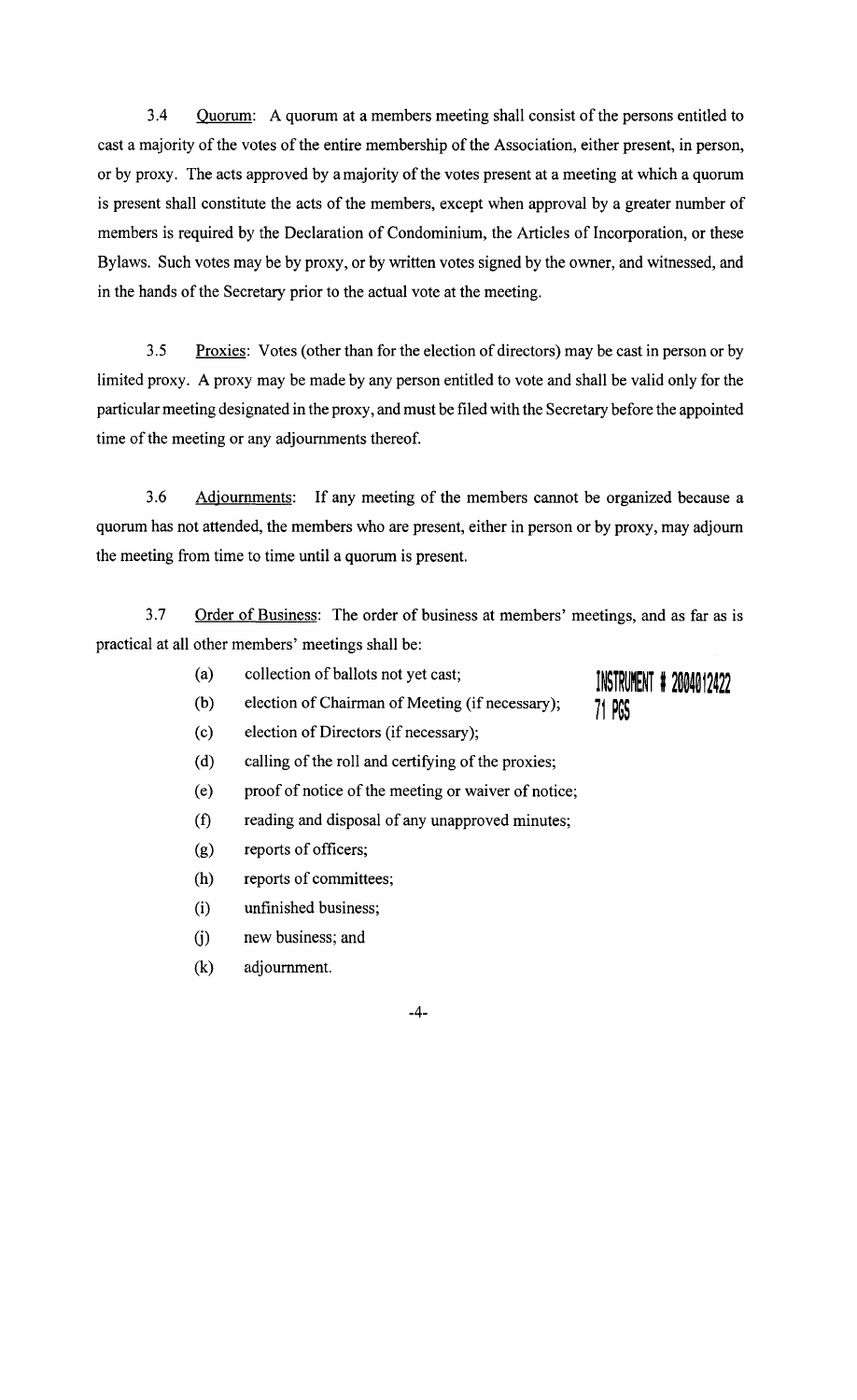#### **ARTICLE IV DIRECTORS**

## INSTRUMENT # 2004012422 **i1** PG~

4.1 The affairs of the Association shall be managed by a Board of Directors of not less than three (3) nor more than nine (9) Directors, the exact number to be determined from time to time prior to the election of Directors at each annual meeting.

4.2 Election of Directors: The election of Directors shall be conducted in the following manner:

(a) Election of Directors shall be held at the annual meeting of the members. Directors shall be elected according to the provisions of the Condominium Act, as amended from time to time.

(b) The Developer shall be vested with the power to designate the initial Board ofDirectors. The members of the initial Board of Directors need not be owners of the units in the Condominium.

4.3 Transfer of Association Control:

(a) When unit owners other than the Developer own fifteen percent (15%) or more of the units in the Condominium, they shall be entitled to elect no less than one-third (1/3) of the members of the Board of Directors.

(b) Unit owners other than the Developer are entitled to elect not less than a majority of the member of the Board of Directors at the earliest of:

(1) Three (3) years after fifty percent (50%) of the units that will be ultimately operated by the Association have been conveyed to purchasers; or

(2) Three (3) months after ninety percent (90%) of the units that will be ultimately operated by the Association have been conveyed to purchasers; or

(3) When all units that ultimately will be operated by the Association have been completed, some of them have been conveyed to purchasers and none of the other are being offered for sale by the Developer in the ordinary course of business; or

-5-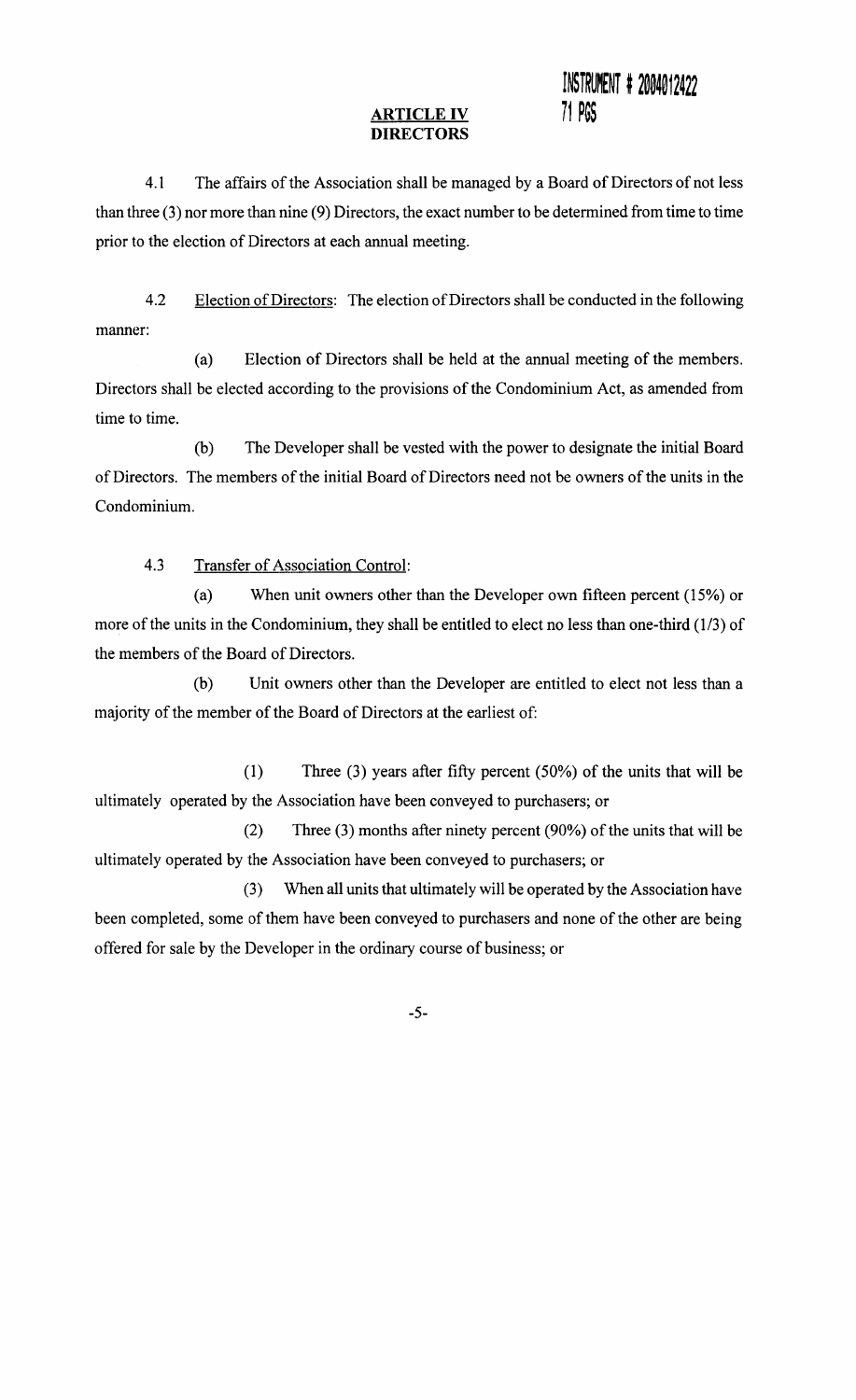(4) When some of the units have been conveyed to purchasers and none of the others are being constructed or offered for sale by the Developer in the ordinary course of business; or

(5) Seven (7) years after recordation of the Declaration of Condominium. The Developer is entitled to elect at least one member of the Board of Directors of the Association as long as the Developer holds for sale in the ordinary course of business at least five percent (5%) of the units in the Condominium operated by the Association. Following the time the Developer relinquishes control of the Association, the Developer may exercise the right to vote any Developerowned units in the same manner as any other unit owner except for purposes of reacquiring control of the Association or selecting the majority of member of the Board of Directors.

(c) Pursuant to the Condominium Act, as amended from time to time, within seventy-five (75) days after unit owners other than the Developer are entitled to elect a member or members of the Board, the Association shall call and give notice not less than sixty (60) days notice of an election for the members of the Board of Directors. The election shall proceed as provided in Section 718.112(2)(d), Florida Statutes. Such meeting may be called and the notice given by any unit owner if the Association fails to do so.

(d) At the time that unit owners other than the Developer elect a majority of the member of the Board of Directors, the Developer shall relinquish control of the Association, and the unit owners shall accept control. Simultaneously, or for the purpose of financial records including financial statements, not more than ninety (90) days thereafter, the Developer shall furnish and deliver to the Association, at the Developer's expense, all property of the unit owners and of the Association which is held or controlled by the Developer, all of those items required by the Condominium Act, as amended from time to time.

(e) Nothing contained in this Section shall be deemed to prevent the Developer from transferring control of the Association to unit owners other than Developer before the occurrence of the events described in this Section.

4.4 Term: Term of each Director's service shall extend to the next annual meeting of the members and thereafter until his successors are duly elected and qualified or until he is removed in the manner elsewhere provided.

-6-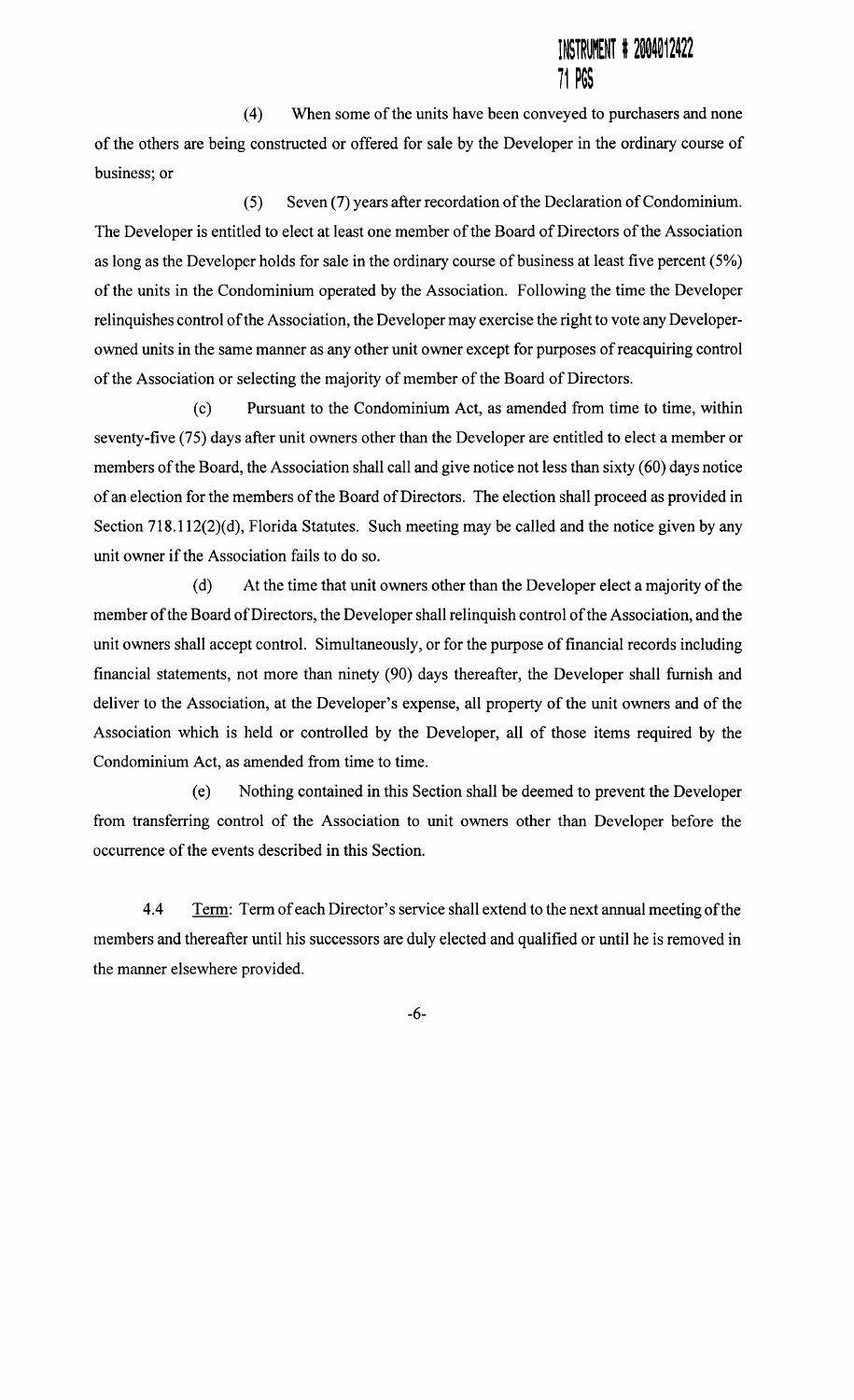## STRUMENT # 2004012422 11 ~~~

4.5 Organization Meeting: The organization meeting of a newly elected Board of Directors shall be held within ten (10) days of their election.

4.6 Regular Meetings: Regular meetings of the Board of Directors may be held at such time and place as shall be determined, from time to time, by a majority of the Directors. Notice of the regular meeting shall be given to each Director, personally or by mail, telephone or facsimile at least three (3) days prior to the day named for such meeting. Notice of the meetings shall be posted conspicuously at least forty-eight ( 48) hours preceding the meeting, except in an emergency.

4.7 · Special Meetings: Special meetings of the Directors may be called by the President and must be called by the Secretary at the written request of one-third of the Directors, not less than five (5) business day from receipt of the written request.

4.8 Waiver of Notice: Any Director may waive notice of a meeting before or after the meeting and such waiver shall be deemed equivalent of the giving of notice.

4.9 Quorum: A quorum at Director's meetings shall consist of a majority of the entire Board of Directors. The acts approved by a majority of those present at a meeting at which a quorum is present shall constitute the act of the Board of Directors; except where approval by a greater number ofDirectors is required by the Condominium Act, the Declaration of Condominium, or these Bylaws.

4.10 Adjourn Meeting: If, at any meeting of the Board of Directors, less than a quorum is present, the majority of those present may adjourn the meeting from time to time until a quorum is present. At any adjourned meeting any business which might have been transacted at the meeting as originally called for may be transacted with the notice required by the Condominium Act, as same may be amended.

4.11 Written Approval or Disapproval of Action: A Director may submit in writing his or her agreement or disagreement with any action taken at a meeting that the Director did not attend.

-7-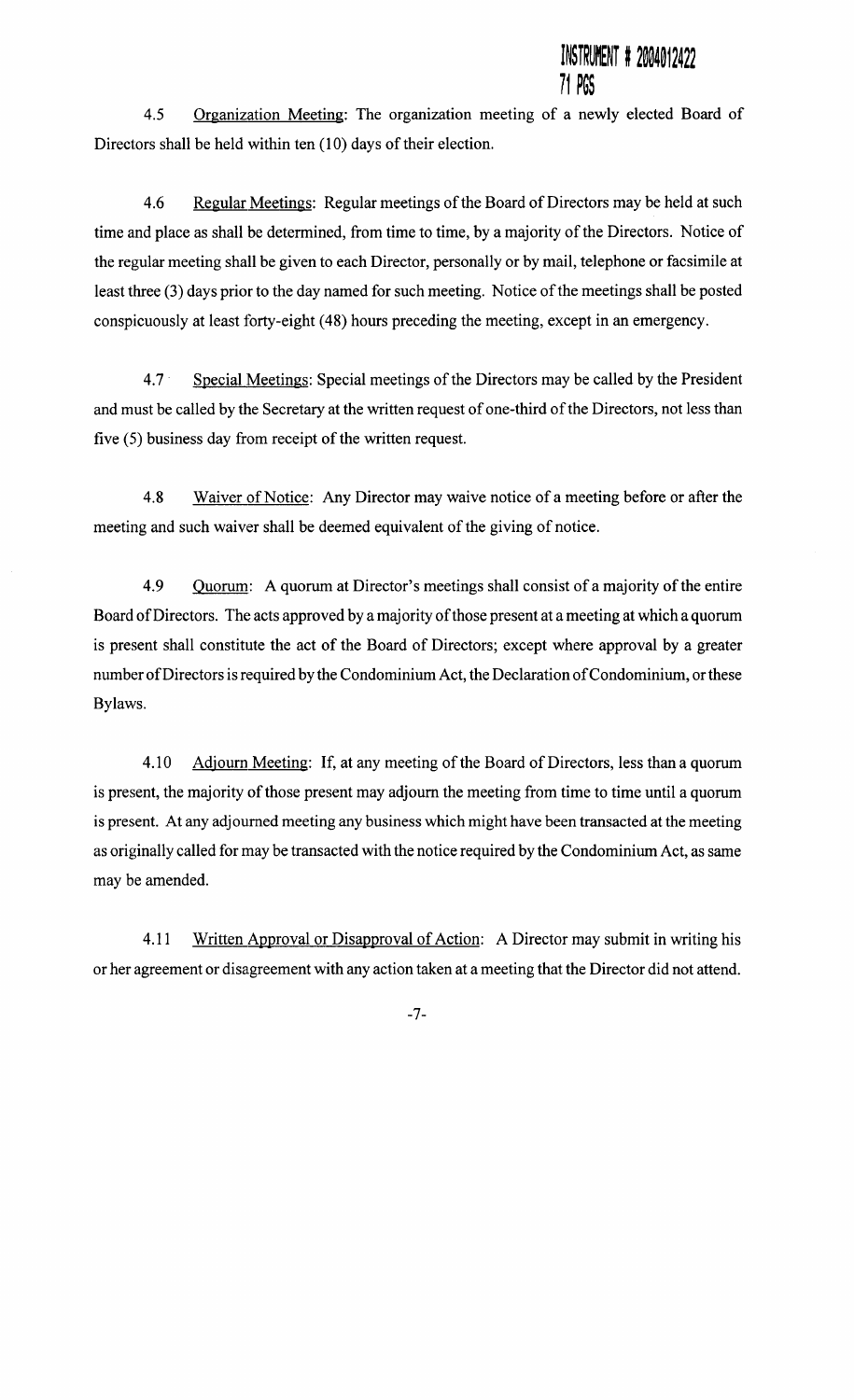This agreement or disagreement may not be used as a vote for or against the action taken and may not be used for the purposes of creating a quorum.

4.12 Directors Meeting: Meetings of the Board of Directors shall be open to all unit owners, and notices of such meeting, together with an agenda for the meeting, shall be posted conspicuously on the Condominium property forty-eight ( 48) continuous hours in advance of such meeting for the attention of unit owners except in an emergency.

4.13 Presiding Officer: The presiding officer of the Directors meeting shall be the President. In the absence of the President, the Directors shall designate one of their number to preside.

4.14 Order of Business: The order of business of Directors meetings shall be:

- (a) roll call;
- (b) proof of due notice of meeting;
- (c) reading and disposal of any unapproved minutes;
- (d) reports of officers and committees;
- (e) election of offices, if any;
- (f) unfinished business;
- (g) new business; and
- (h) adjournment.

## **ARTICLE V POWERS AND DUTIES OF THE BOARD OF DIRECTORS**

All the powers and duties of the Association existing under the Condominium Act, as amended from time to time, the Declaration of Condominium, the Articles of Incorporation and these By laws shall be exercised exclusively by the Board of Directors, its agents, contractors or employees, subject only to the approval of the unit owners, when such is specifically required.

-8-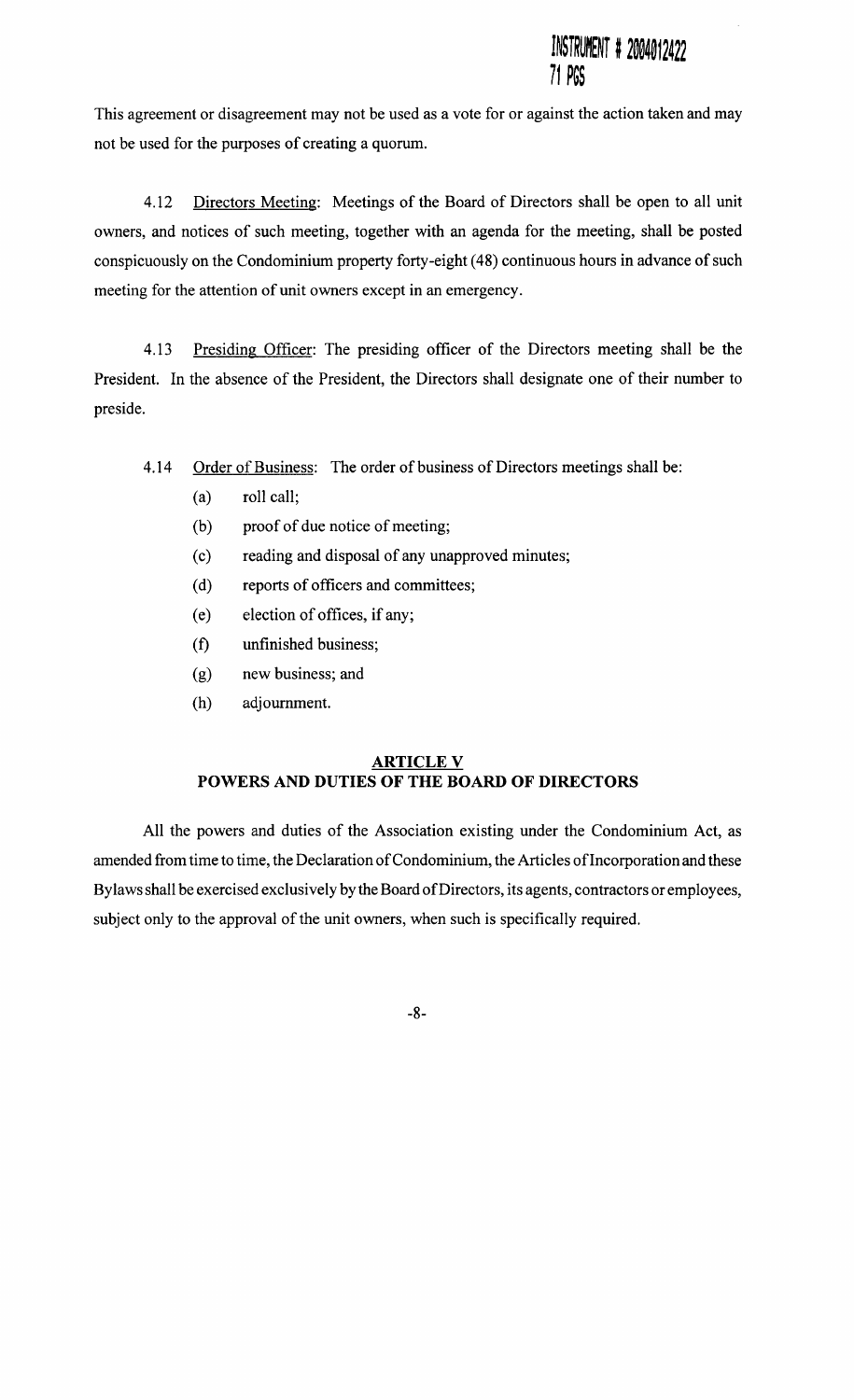5.1 Enforcement: The Board of Directors shall enforce by legal means, provisions of the Condominium Act, as amended from time to time, the Declaration of Condominium, the Articles of Incorporation, the Bylaws and Rules and Regulations of the Association. In the event that the Board of Directors determines that any unit owner, its tenant, invitee or guest is in violation of any of the provisions of the Condominium Act, as amended from time to time, the Declaration of Condominium, the Articles of Incorporation, the Bylaws or Rules and Regulations, the Board, or an agent of the Board designated for that purpose, shall have the authority to pursue all remedies against the offending unit owner, its tenant, invitee or guest. The Board of Directors is authorized to impose a fine for any violation according to the provisions of the Condominium Act, as amended from time to time.

5.2 Record of Mortgagee Units: The Board of Directors shall maintain a book, or other written record, of all holders of mortgages upon each unit. Each unit owner must notify the Association of any mortgage on his unit, and the name and address of the mortgagee, within five (5) days after entering into a mortgage on his unit.

#### **ARTICLE VI OFFICERS**

6.1 Officers and Election: The executive officers of the Association shall be a President, who shall be a Director:; a Vice President, who shall be a Director; a Treasurer and Secretary and/or Assistant Secretary, all of whom shall be elected annually by the Board of Directors, and who may be peremptorily removed by vote of the Directors at any meeting. Any person may hold two or more offices except that the President shall not also be the Secretary or the Assistant Secretary. The Board of Directors from time to time may elect such other officers and designate their powers and duties as the Board shall find necessary to properly manage the affairs of the Association.

6.2 President: The President shall be the ChiefExecutive Officer of the Association. He shall have all of the powers and duties which are usually vested in the office of President of an Association; including but not limited to the power to appoint committees from time to time, from

-9-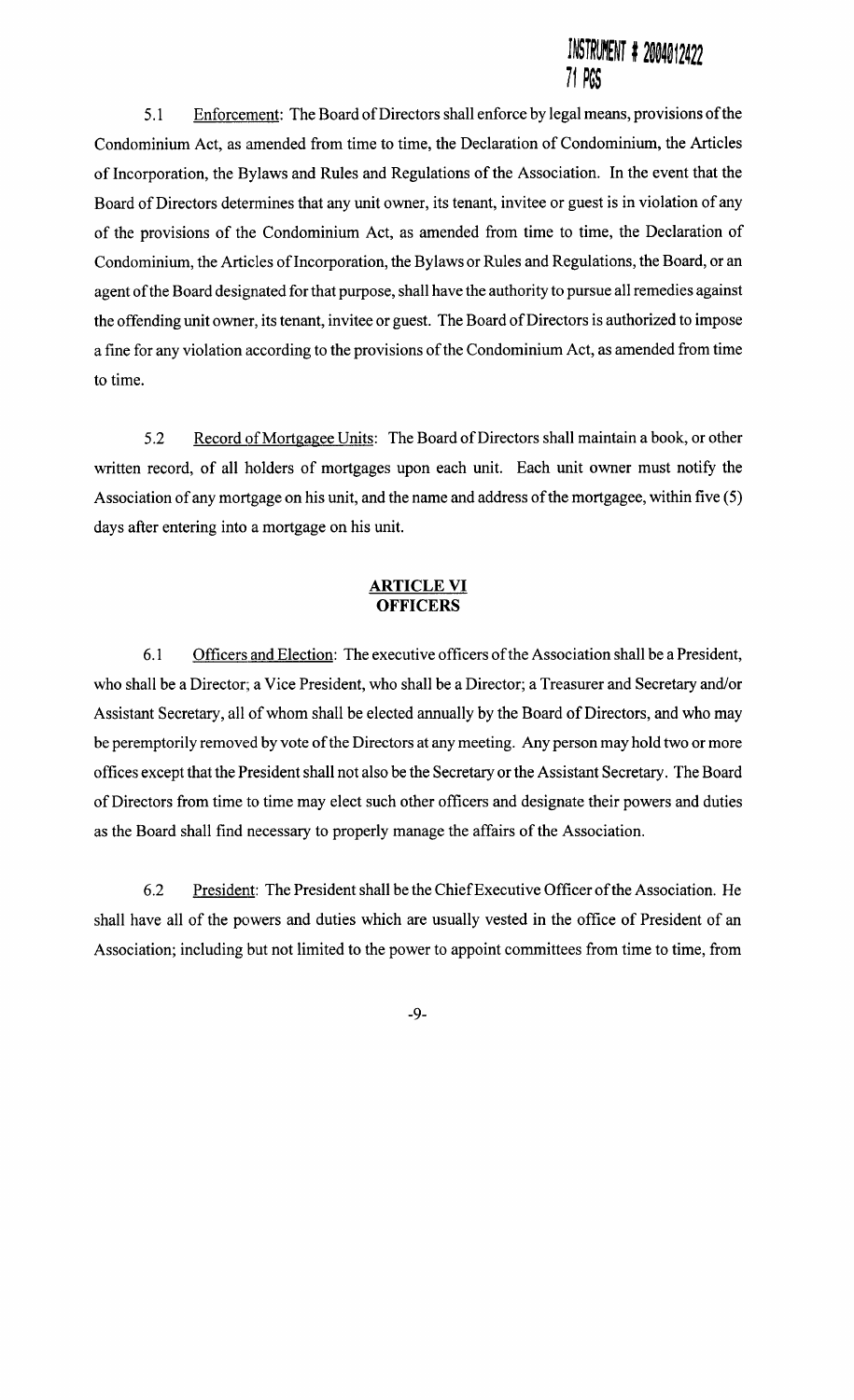among the members or others as he may in his discretion determine appropriate, to assist in the conduct of the affairs of the Association. He shall serve as Chairman at all Board and Membership meetings.

6.3 Vice President: The Vice President shall, in the absence or disability of the President, exercise the powers and perform the duties of the President. He shall also generally assist the President, and exercise such other duties as shall be prescribed by the Directors.

6.4 Secretary and Assistant Secretary: The Secretary shall keep the minutes of all proceedings of the Directors and the members. He shall attend to the giving and serving of all notices to the members and Directors, and other notices required by law and the condominium documents. He shall keep the records of the Association, except those of the Treasurer, and shall perform all other duties incident to the office of Secretary of an Association as may be required by the Directors or the President. The Assistant Secretary shall perform the duties of the Secretary when the Secretary is absent. The duties of the Secretary may be fulfilled by a Manager employed by the Association.

6.5 Treasurer: The Treasurer shall have the custody of all the property of the Association including funds, securities and evidences of indebtedness. He shall keep the books of the Association in accordance with good accounting practices and provide for collection of assessments, and he shall perform all other duties incident to the office of Treasurer. The duties of Treasurer may be fulfilled by a Manager employed by the Association.

6.6 Compensation: The compensation, if any, of all officers and employees of the Association shall be fixed by the Directors. No officer who is designee of the Developer shall receive any compensation for his services as such.

6.7 Indemnification of Directors and Officers: Every Director and every officer of the Association shall be indemnified by the Association against all expenses and liabilities, including counsel fees, reasonably incurred by or imposed upon him in connection with any proceeding to

-10-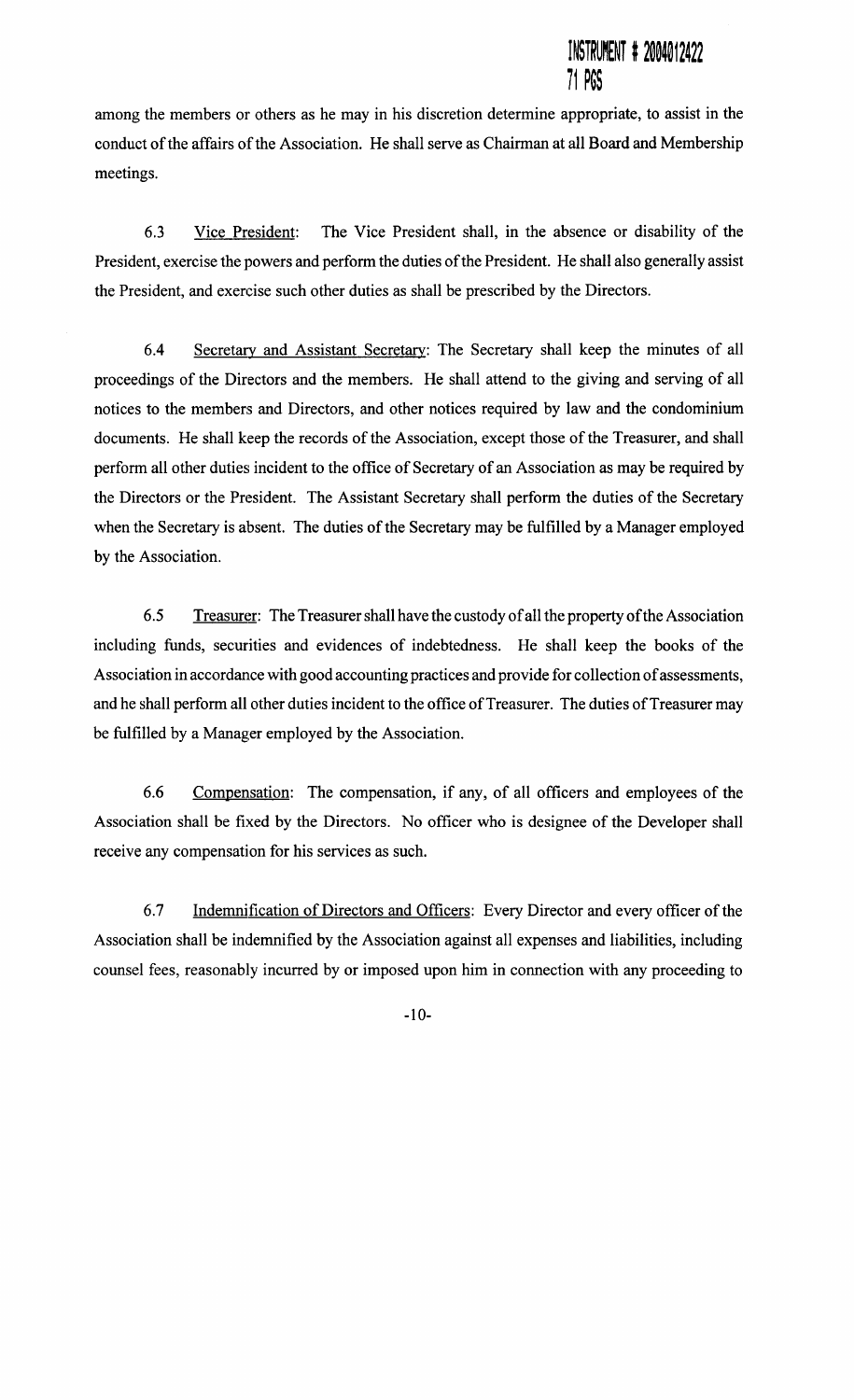## ~~~~~ij~~~~ I ~~~~~1~~~~ 71 PGS

which he may be a party or on which he may become involved by reason of his being or having been a Director or officer of the Association, whether or not he is Director or officer at the time such expenses are incurred, except in such cases when the Director or officer is adjudged guilty of willful misfeasance or malfeasance in the performance of these duties. The foregoing right of indemnification shall be in addition to and not exclusive of all other rights to which such Director or officer may be entitled.

### ARTICLE VII FISCAL MANAGEMENT

The provisions for fiscal management of the Association set forth in the Declaration of Condominium shall be supplemented by the following provisions:

7.1 Accounts: Receipts and expenditures ofthe Association shall be credited and charged to accounts under the following classifications, as shall be appropriate:

(a) Operating Expenses: Operating expenses shall include all receipts and expenditures to be made within the year from which the receipts are budgeted and may include a reasonable allowance for contingencies and working funds. The balance in this fund at the end of each year shall be applied to reduce the assessment for current expenses for the succeeding year or to fund reserves.

(b) Reserves: Reserve accounts shall be established as provided for in the Condominium Act, as amended from time to time, unless waived by the appropriate vote of the membership of the Association.

7.2 Budget: The Board of Directors shall adopt a budget for each fiscal year which shall include the estimated funds required to fund the operating account and reserve accounts.

7.3 Procedure: The budget shall be adopted by the Board of Directors according to the provisions of the Condominium Act, as amended from time to time.

-11-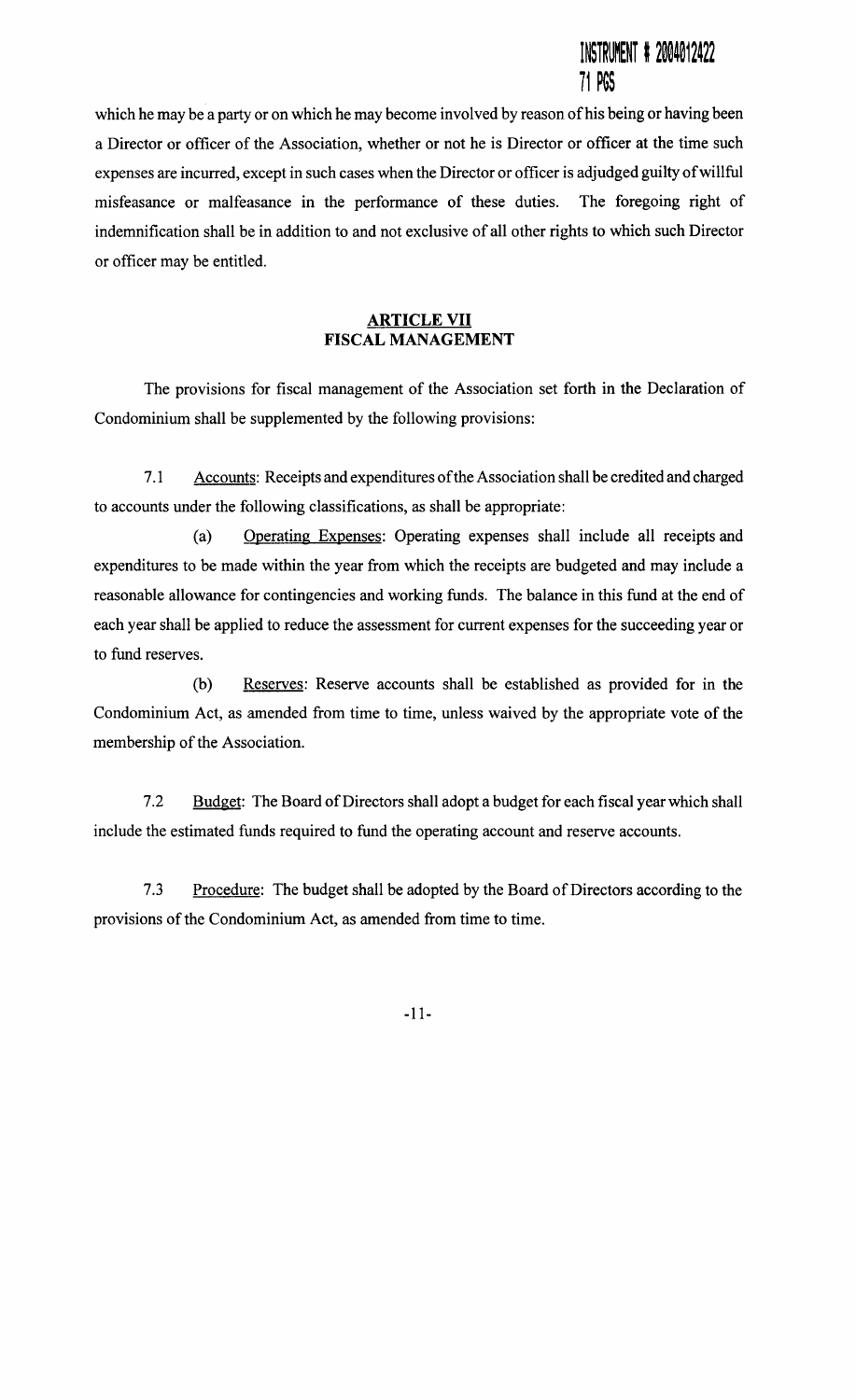7.4 Assessments: Assessments against a unit owner for their share of the items of the budget shall be made in advance on or before December 15 preceding the year for which the assessments are made. Such assessment shall be due in four (4) equal quarterly installments, one of which shall come due on the 1<sup>st</sup> day of each quarter of the year for which the assessments are made. If an annual assessment is not made as required, an assessment shall be presumed to have been made in the amount of the last prior assessment and quarterly payments thereon shall be due from the 1<sup>st</sup> day of each quarter until changed by an amended assessment. In the event the annual assessment proves to be insufficient, the budget and the assessment may be amended at any time by the Board ofDirectors. The unpaid assessment for the remaining portion of the fiscal year, for which the amended assessment is made shall be due on the 1<sup>st</sup> day of the quarter next preceding the quarter in which the amended assessment is made, or as otherwise provided by the Board of Directors. The first assessment shall be determine by the Board of Directors of the Association.

7.5 Acceleration of Assessment Installment Upon Default: In the event any special assessment or installment of a regular assessment as to a unit becomes more than thirty (30) days past due, and a Claim of Lien is recorded, the Board of Directors shall have the right to accelerate the due date of the entire unpaid balance of the unit's annual assessment and all special assessment for that fiscal year. Accelerated assessments shall be due and payable on the date the Claim of Lien is filed. Such accelerated assessment shall include the amounts due for the remainder of the budget year in which the Claim of Lien was filed.

7.6 Late Fees and Interest: In the event an assessment or special assessment is not paid when due, the Board of Directors may charge a late fee according to the provisions of the Condominium Act, as amended from time to time, and interest at the highest rate allowed by law.

7.7 Depository: The depository of the Association shall be in such bank or banks or other qualified financial institutions as shall be designated from time to time by the Directors and in which the monies of the Association shall be deposited. Withdrawal of monies from such accounts shall be only by checks signed by such persons as are authorized and bonded by appropriate resolution of the Board of Directors.

-12-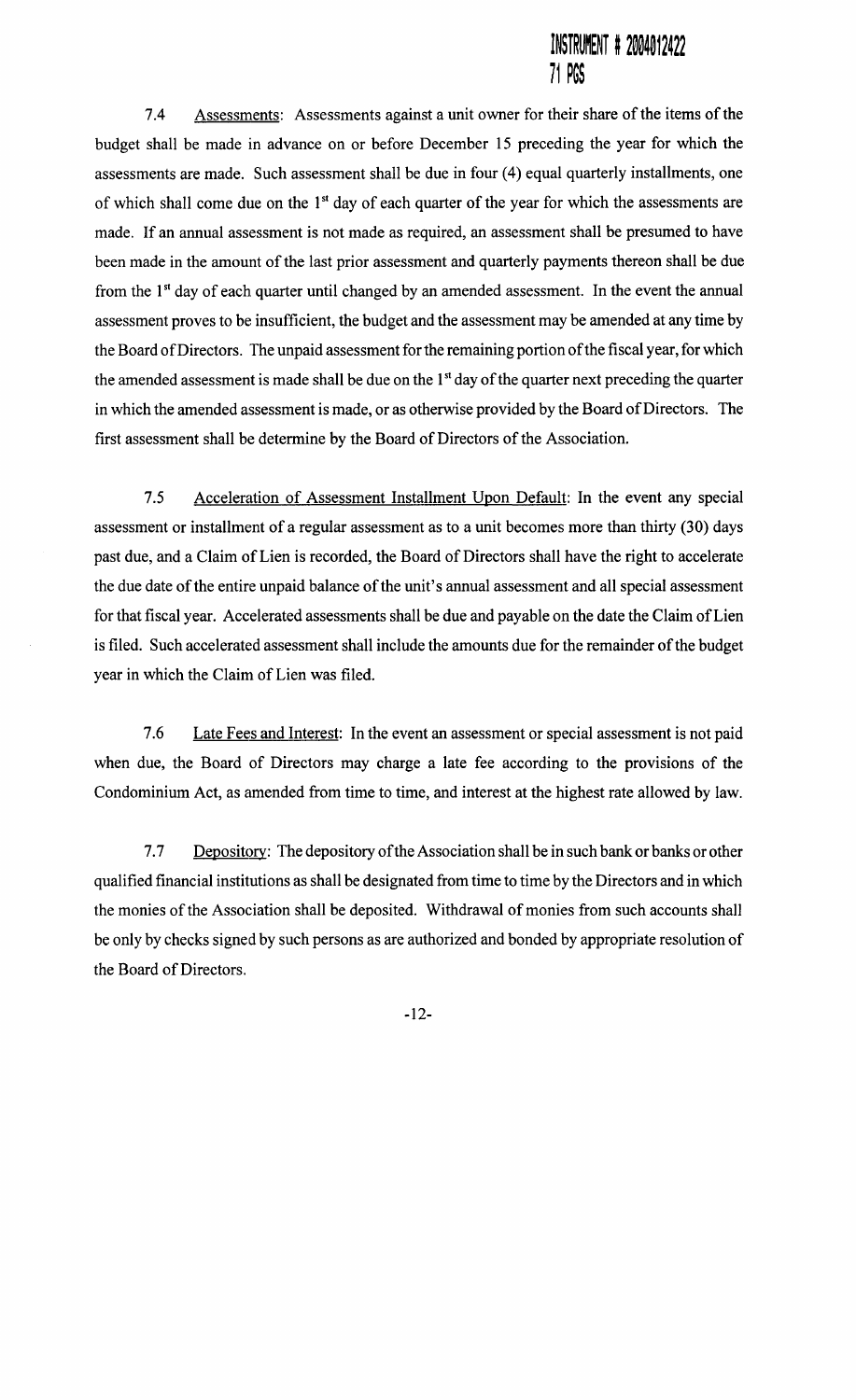7.8 Financial Reporting: Within ninety (90) days after the end of the fiscal year, the Board shall mail or furnish by personal delivery to each unit owner a complete financial report for the preceding fiscal year meeting the minimum standards of Section 718.111(13) of the Condominium Act, as in may be amended from time to time.

7.9 Fidelity Bond: Fidelity bonds shall be obtained by the Board of Directors for all persons who control or disburse funds of the Association, in such amounts as may be required by law or such greater amount as determined by the Board of Directors. The premiums of such bonds shall be paid by the Association as a common expense.

### **ARTICLE VIII** PARLIAMENTARY RULES

8.1 Robert's Rules of Order, the latest edition, shall govern the conduct of the meetings of the Association and the Board of Directors when not in conflict with the Condominium Act, as amended from time to time, the Declaration of Condominium, the Articles of Incorporation or these Bylaws.

#### ARTICLES IX MISCELLANEOUS

9.1 The Board of Directors shall adopt and promulgate reasonable rules and regulations relating to the use of the common elements and the Association property.

9.2 The Board of Directors may charge a security deposit equal to one month's rent to any tenant in the Condominium. The security deposit shall be held by the Association and used to pay for damages to the common elements or Association property by the tenant, its guests or invitees.

-13-